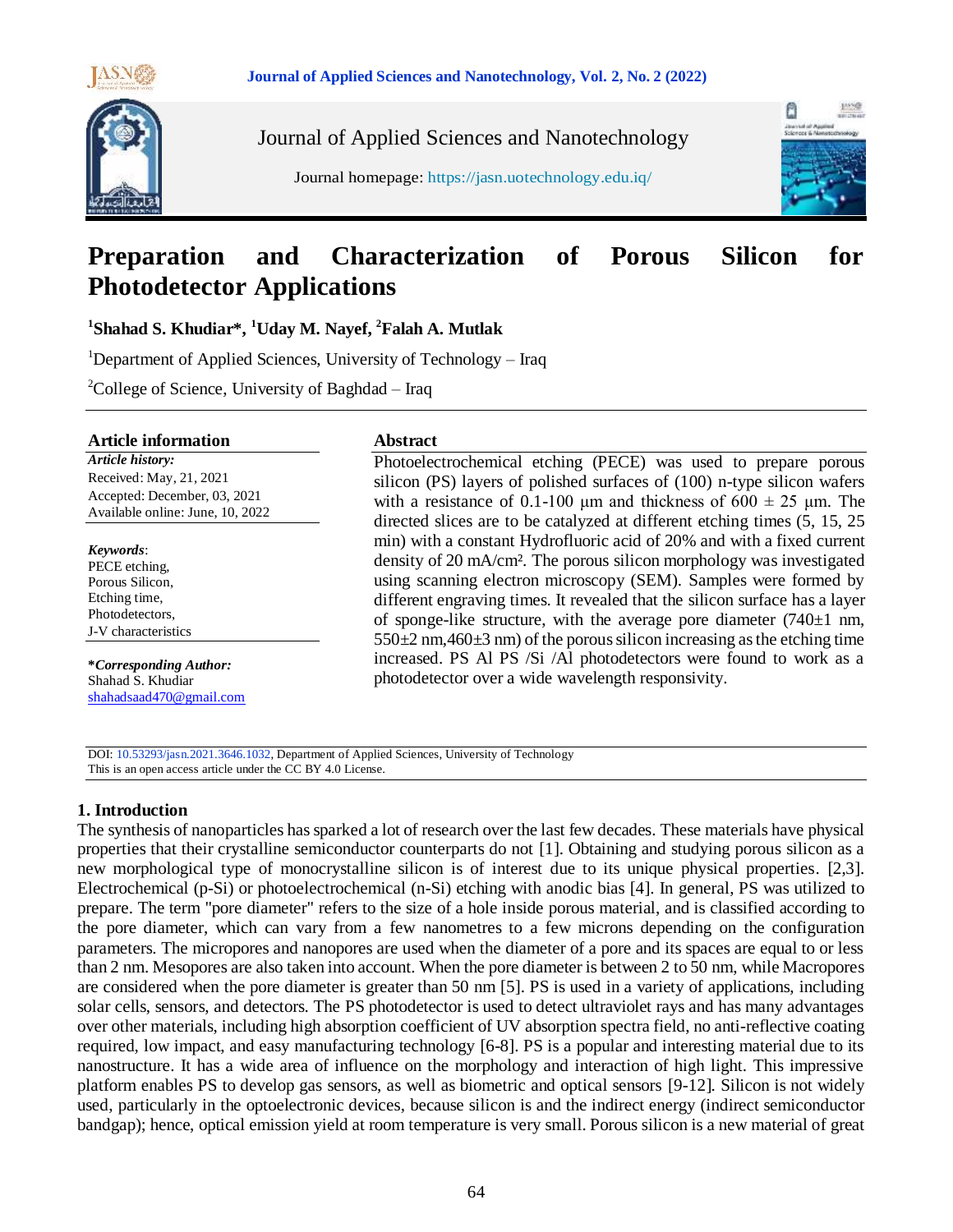scientific and applied interest, given that it has strong quantitative confinement properties. PSis mainly prepared by electrochemical etching on the surface of crystalline silicon wafers [13] this study is to prepare porous silicon by etching method with different etching conditions and studying some of its morphological, optical, and electrical properties.

## **Experimental Details**

PS specimens were made using the photoelectrochemical etching technique on (100) focused n-type silicon wafers with a resistivity of 0.1-100  $\Omega$  cm and a thickness of 600 $\pm$  25 µm, with a constant HFC of 20%. Si wafers were cut into small pieces for accurate measurements in the etching process. After that, soaked for 5 minutes in ethanol to cleaner and remove any residues. The contraction of Hydrofluoric acid (48%) has been diluted by using high purity ethanol C2H5OH (99.9%) to reduce hydrogen bubbles at different etching times with a fixed current density of 20 mA/cm2. Figure (1) shows a schematic diagram of the PECE setup. Finally, the sample is washed in ethanol for 2 minutes to relieve stress on the sample and avoid cracking.



**Figure 1:** PS photoelectrochemical etching technique schematic diagram.

## **3. Results and Discussion**

Figure 2 shows the XRD pattern of an n-type porous silicon, the thin film was created using a 15-minute etching time, a 20mA/cm<sup>2</sup> etching current density, and a 20% HF concentration. As a result, we can confirm that the PS layer is still crystalline, but with a lesser diffraction angle This is due to the effect of pressure, which causes an extended lattice parameter, which causes the PS peak to be displaced to the right When the crystalline size of PS is smaller than the bulk Si peak, the diffraction angle is small.



**Figure 2:** (a) bulk-Si, XRD pattern (b) porous Si was prepared at 20 mA/cm<sup>2</sup>, with a 15-minute etching time and a 20% HFC concentration.

The surface morphology in Figure 3 shows the image of SEM to at varied etching times at 5 minutes, small pores start to create on the bulk-Si sheet, indicating that the etching technique can begin. When this point is raised to 15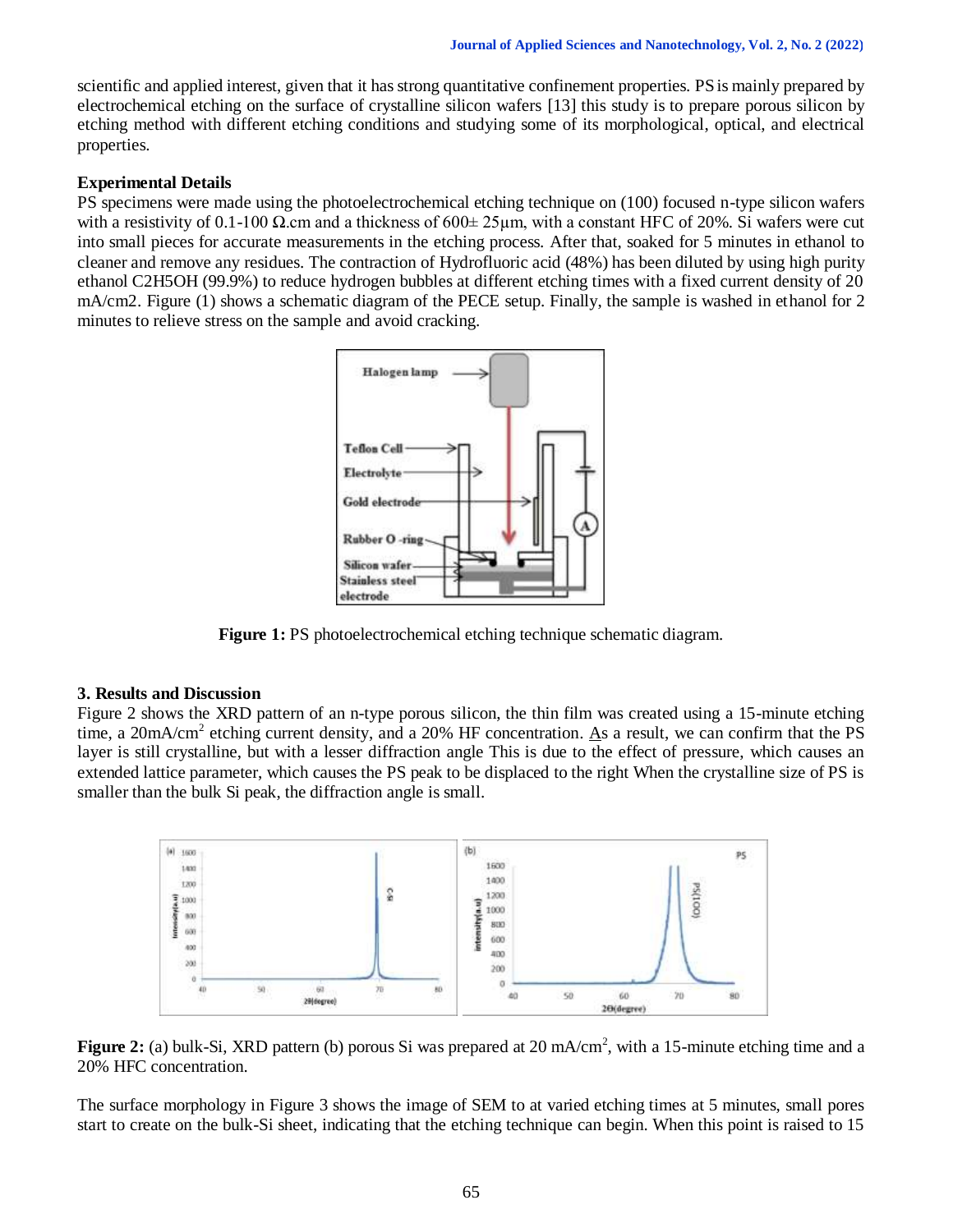minutes be seen through the Si layer's surface area, a larger diameter pore is formed. While another time is increased to 25 minutes, some of the walls of the pores are broken, are, and the next bottom surface is exposing and the surface roughness, i.e. we've noticed that as time passes, the surface roughness increases.



**Figure 3:** SEM images taken at various etching times of 5, 15, and 25 minutes, with an etching current density of 20mA/cm<sup>2</sup> at HF concentration 20%.

The current-voltage (J-V) characteristic of porous silicon as shown in figure 4 structures isintroduced and discussed in the dark, as obtained by adjusting the applied bias of the Al/PS/Si/Al sandwich from -5 to +5 V. The effects of J-V experimental measurements. Curves in crystalline and porous silicon substrates are identified and analyzed at various etching times. J-V curves show the energy gap between porous and crystalline materials. silicon. It appears that J-V etching time characteristics are linked to the formation of PS pores with a smaller energy gap Growing. The etching time has increased the diameter of the pore in the PS structure, resulting in a rise in PS resistivity due to conduction band folding (quasi direct) increasing energy gab, resulting in a decrease in current for both forward and reverse bias [14].



**Figure 4:** J-V characteristics Si/PS Al prepared with etching time 5, 15, 25 min. etching current density, 20 mA/cm² at HF concentration 20%.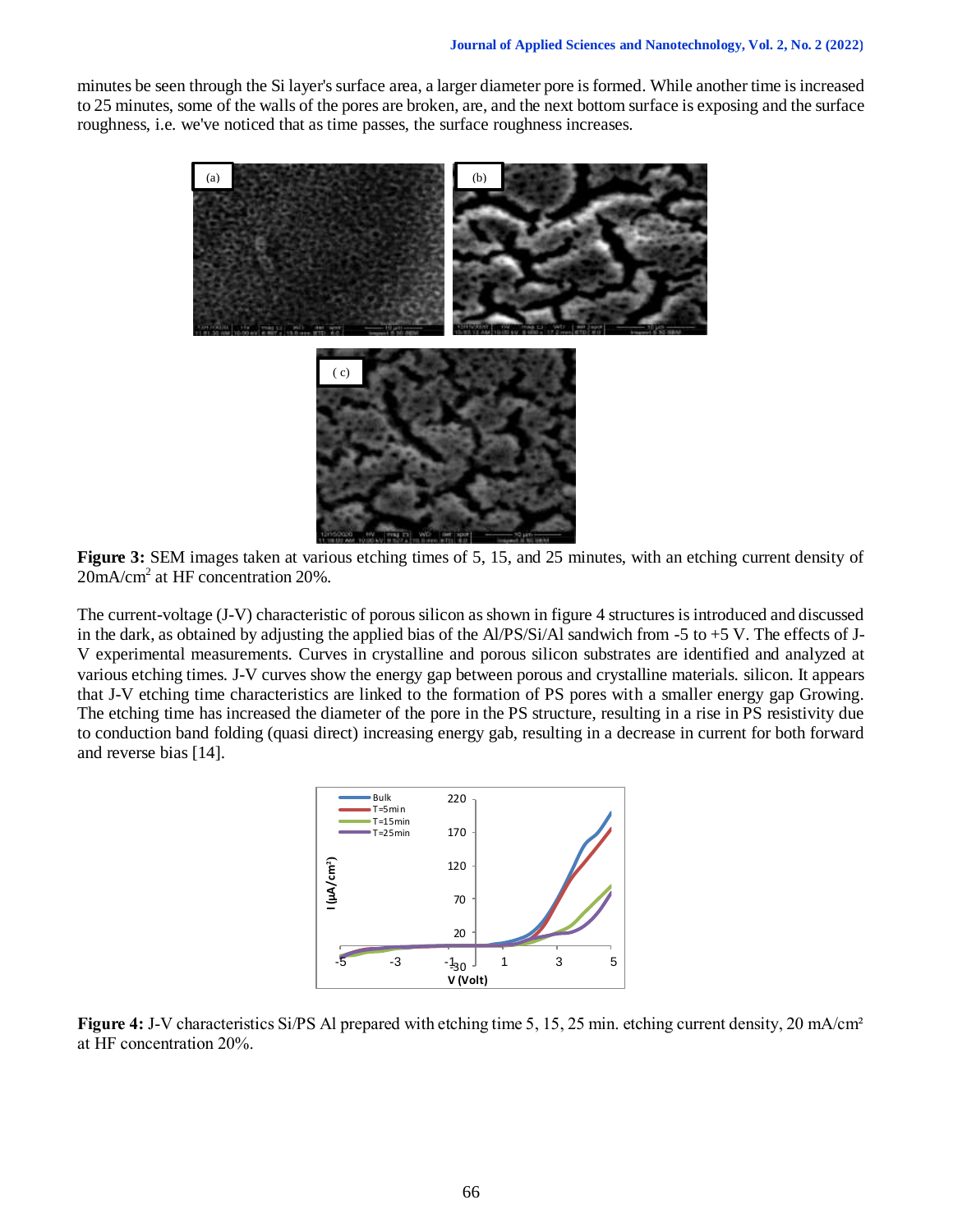the J-V curve in the presence of the light illumination as shown in figure 5. The increase of the reverse bias voltage leads to the increase in the internal electric field which leads to an increase in the probability of the separated electron-hole pairs. Also, the photocurrent is increased with increasing the incident power intensity  $5-125$  mW/cm<sup>2</sup> due to the increase in the number of the generated photo-carriers in the depletion region. The source of light in the I-V measurement under illumination was white light (100 mW).



**Figure 5:** Jph-V characteristics for (a) C-Si and PS samples with etching times of (b) 5 minutes, (c) 15 minutes, and (d) 25 minutes, etching current density of 20 mA/cm<sup>2</sup>, at HF concentration 20%.

The spectral response of Al/PS/Si/Al in the wavelength range 400–900 nm at 2 biased eV as shown in figure 6 in the photodetector system. The response is a function used to determine the value of the detection signal in the Al/PS/n-Si/Al answer; there are two peaks, the first peak states that the 600nm wavelength is absorbed in the PS contact depletion region, the second response peak is the result of 800nm absorption in the region C-Si contact depletion The PS response is improved with increased etching time. So, when pore size of PS is changed, the responsivity of PS changes as well. whereas porous silicon is a new material of great scientific and applied interest, due to its strong quantum confinement properties [13].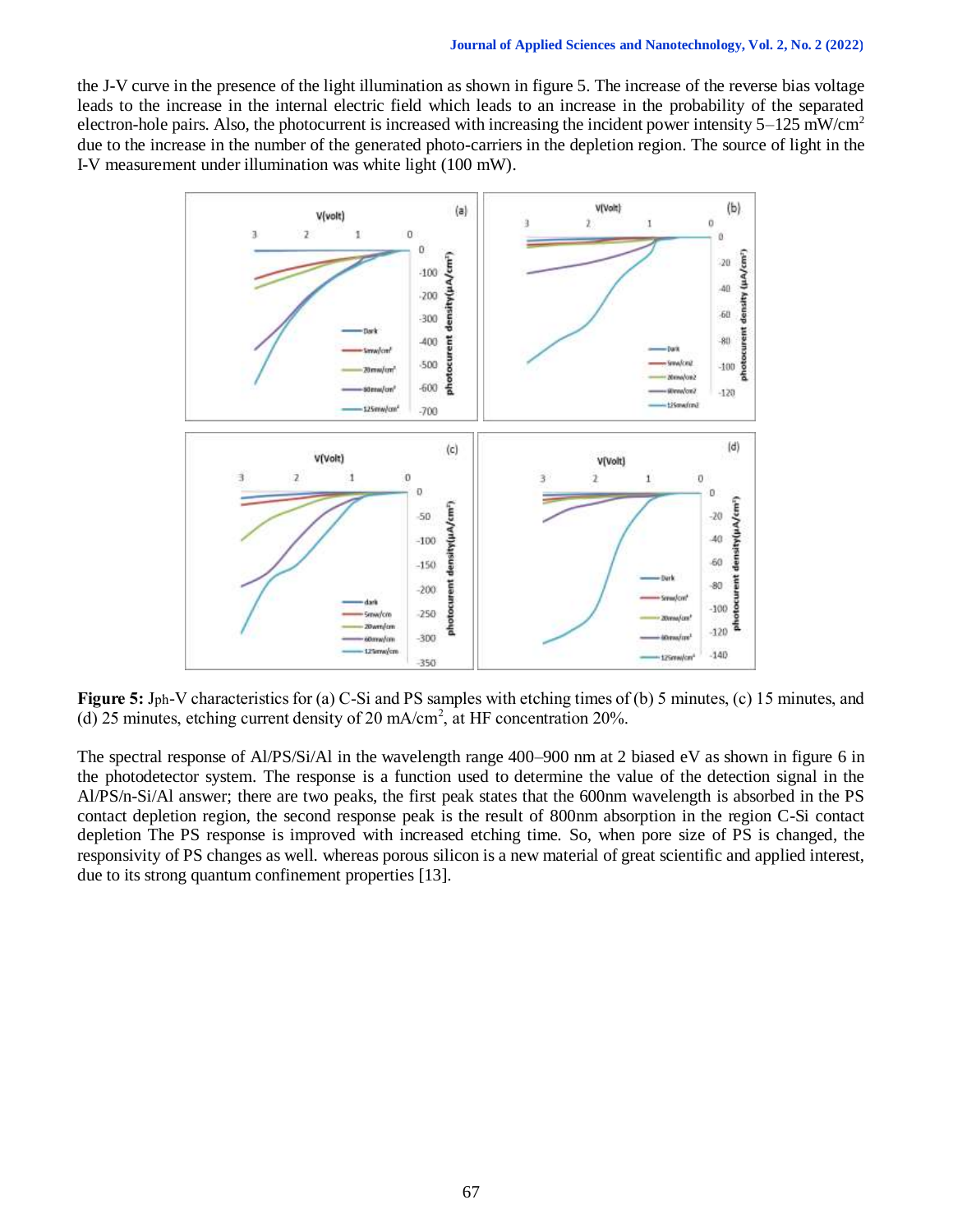

**Figure 6:** Responsivity of C-Si, and PS specimen at varied etching time(a) 5, (b) 15 and (c) 25, min., etching current density 20 mA/cm² at HF concentration 20%.

#### **4. Conclusions**

In summary, the pore diameter in the porous silicon layer increases as the etching period advances, resulting in good responsiveness. Based on the findings of this research, the surface stabilization of the PS layers results in high responsivity in the visible region as a photodetector device.

#### **Conflict of Interest**

The authors declare that they have no conflict of interest.

#### **References**

- [1] R. A. Saleh, O. N. Salman and M. O. Dawood, "Physical Investigations of Titanium Dioxide Nanorods Film Prepared," *Journal of Applied Sciences and Nanotechnology*, vol. 1, pp. 32-41, 2021.
- [2] A. K. Kadhim, A. I. Abd Ali and M. R. Mohammad, "Preparation and Characterization of Electron Transfer Layer for," *Journal of Applied Sciences and Nanotechnology*, vol. 1, pp. 58-63, 2021.
- [3] D. F. Timokhov, F. P. Timokhov, "Influence of injection level of charge carriers in nanostructured porous silicon on electroluminescence quantum efficiency", *Microelectronic Engineering*, vol.81, pp288-292,2005.
- [4] K. M. Chahrour, P. Choon Ooi and A. Azlan Hamzah, "Influence of the Voltage on Pore Diameter and Growth Rate of Thin," *Journal of Applied Sciences and Nanotechnology*, vol. 1, pp. 10-15, 2021.
- [5] N. A. Abdulkhaleq, A. K. Hasan, and U. M. Nayef, ., "Enhancement of photodetectors devices for silicon nanostructure from study effect of etching time by photoelectrochemical etching technique," *Optik*, vol. 206, p. 164325, 2020.
- [6] T. Jalkanen, J. Salonen, V. Torres-Costa, K. Fukami, T. Sakka and Y. Ogata, "Structural considerations on multistopband mesoporous silicon rugate filters prepared for gas sensing purposes," *Optics express*, vol. 19, pp. 13291-13305, 2011.
- [7] U. M. Nayef, "Improve the efficiency of UV-detector by modifying the Si and porous silicon substrate with ZnS thin films," *Optik*, vol. 130, pp. 441-447, 2017.
- [8] F. A. Mutlak, A. F. Ahmed, U. M. Nayef, Q. Al-zaidi and S. K. Abdulridha, "Improvement of absorption light of laser texturing on silicon surface for optoelectronic application," *Optik*, vol. 237, p. 166755, 2021.
- [9] B. Ünal, A. N. Parbukov and S. C. Bayliss, "Photovoltaic properties of a novel stain etched porous silicon and its application in photosensitive devices.," *Optical Materials*, vol. 17, pp. 79-82, 2001.
- [10] U. M. Nayef, "Improve the efficiency of UV-detector by modifying the Si and porous silicon substrate with ZnS thin films," *Optik*, vol. 130, pp. 441-447, 2017.